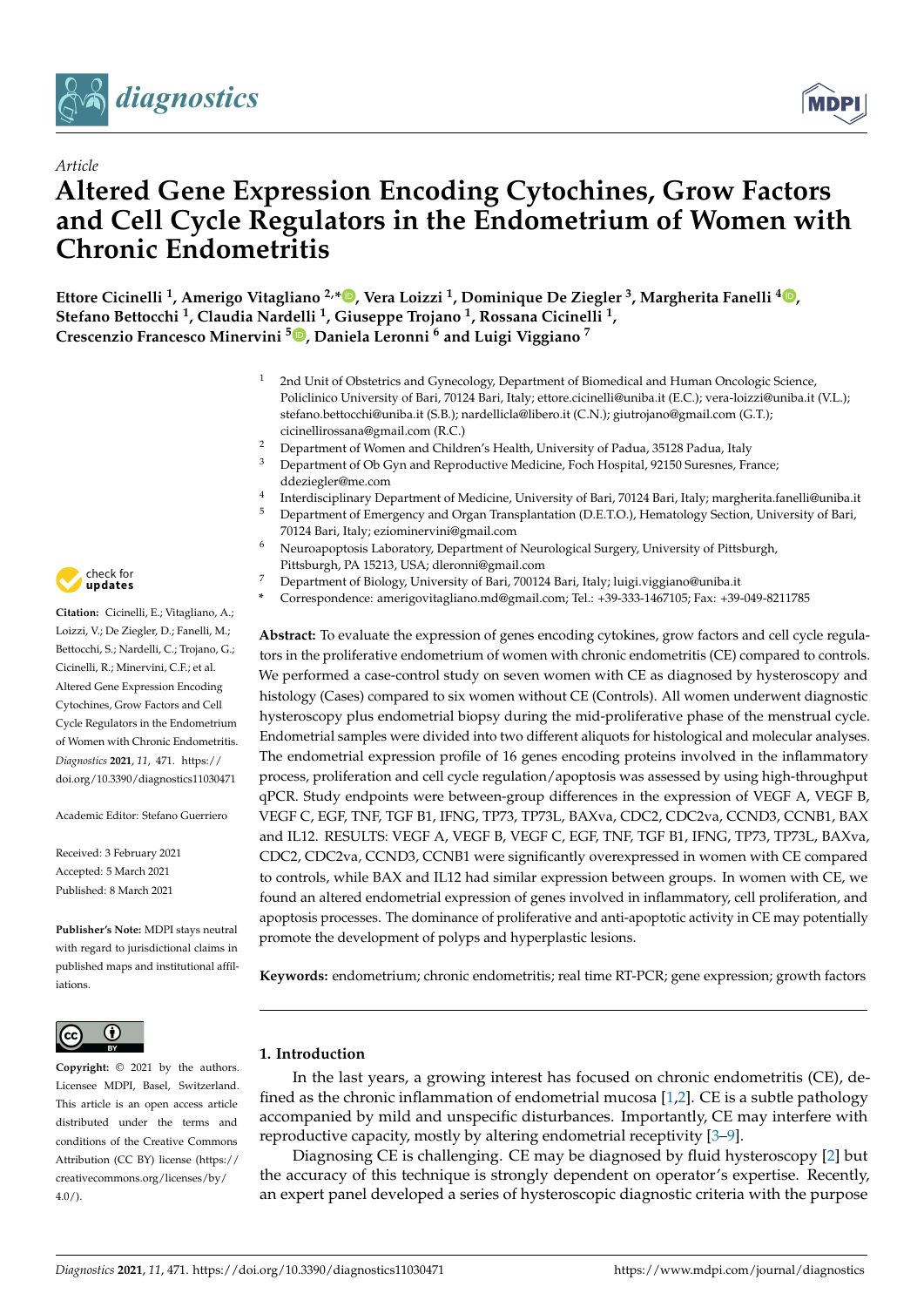of simplifying CE recognition, with encouraging results. Nevertheless, these criteria still need a clinical validation though prospective studies [\[10\]](#page-8-1). Currently, histology remains the gold standard for the diagnosis of CE, based on the identification of plasma cells in the endometrial stroma by CD138 immunostaining [\[8](#page-8-2)[,9\]](#page-8-0).

Histologically, CE is characterized by both quantitative and qualitative alteration in leukocyte infiltration. A large number of B cells infiltrate both the endometrial functional layer and the basal layer, trespassing on the glandular epithelial areas and invading further into the gland lumina. Moreover, a lower percentage of CD16 negative CD56 positivebright natural killer cells and an increase in T cells were found in the secretory phase of women with CE [\[10,](#page-8-1)[11\]](#page-8-3).

Endometrial inflammation and leukocyte infiltration cause an altered local biochemical and paracrine production in CE, which results in abnormal endometrial function, menstrual disorders and impaired receptivity to the embryo. Moreover, the persistence of chronic endometrial inflammation has been associated with the onset of endometrial proliferative pathologies like endometrial polyps [\[12\]](#page-8-4) and, virtually, to carcinogenetic processes [\[13\]](#page-8-5). *Diagnostics* **2021**, *11*, x FOR PEER REVIEW 2 of 10 the accuracy of this technique is strongly dependent on operator's experiment on  $\mathbf{r}_i$ expert panel developed a series of hysteroscopic diagnostic criteria with the purpose of  $\mathbf{r}$ 

In a previous study on women with CE during the mid-secretory phase (day 20–22 of the cycle), we found an altered expression of genes encoding some proteins involved in endometrial inflammation, replication and apoptosis processes [\[14\]](#page-8-6). These alterations may presumably exert a negative effect on endometrial receptivity to the embryo, therefore justifying the association between CE and impaired reproductive function.  $\delta f$ Histologically, CE is characterized by both quantitative and qualitative alteration in leukocyte infiltration. A large number of B cells infiltrate both the endometrial functional ther into the gland luminos  $\mathbf{m}$  a lower percentage of  $\mathbf{m}$  negativebright natural killer cells and an increase in T cells were found in the secretory phase of  $\mathcal{L}$ 

Notably, during the mid-secretory phase, endometrial gene expression is physiologically modified compared to the proliferative phase. A number of substances and factors are released in the uterine cavity with the purpose of promoting embryo-uterine crosstalk. For this reason, basing on a single study on mid-secretory endometria, it cannot be assumed that endometrial gene expression is altered throughout the endometrial cycle in CE. chronic endometrial inflammation has been associated with the onset of endometrial proliferative pathologies like endometrial polyps [12] and, virtually, to carcinogenetic proof the cycle), we found an altered expression of genes encoding some proteins involved in endometrial inflammation, replication and apoptosis processes [14]. These alterations may presumably exert a negative effect on endometrial receptivity to the embryo, there-

Over that background, in the present study we aimed to evaluate the expression of genes involved in inflammation, cell replication and apoptosis in the proliferative endometrium of women with CE during. Specifically, we analyzed 16 genes encoding proteins involved in the inflammatory response (IL12 (interleukin-12), INFG (interferon- $\sigma$ for this reason, basing on  $\sigma$  $\mathcal{S}_{\mathbf{r}}$ Over that background, in the present study we aimed to evaluate the expression of  $\mu_{\rm 10}$  $\tilde{\gamma}$ )), problem (TGFB1  $\frac{1}{\sqrt{1-\frac{1}{n}}}$ ), The contractor  $\frac{1}{\sqrt{1-\frac{1}{n}}}$  $V_{\rm E}$  (vascular endothelial growth factor-A), VEGFB (vascular endothelial growth factor-A), VEGFB (vascular endothelial growth factor-A), VEGFB (vascular endothelial growth factor-A), VEGFB (vascular endothelial growth  $\theta$ , VEGFC (vascular endothelial growth factor-C), EGF (epidermal growth factor), EGF (epidermal growth factor), cycle cell regulation CDC2 (cell division control protein 2), CDC2va (cell division control protein 2), CDC2va (cell division control protein 2), CDC2va (cell division control protein 2), CDC2va (cell division control prot  $=$   $\mu$  $\text{real}$  $T_{\rm tot}$  and  $T_{\rm tot}$  realized at Department of Ob/Gyn, University of Ob/Gyn, University of Ob/Gyn, University of Bari, University of Ob/Gyn, University of Ob/Gyn, University of Department of Ob/Gyn, University of Departm  $\mathbf{F}$ )), proliferation (TGFB1 (transforming growth factor β-1), TNF (tumor necrosis factor), VEGFA (vascular endothelial growth factor-A), VEGFB (vascular endothelial growth factor-B), VEGFC (vascular endothelial growth factor-C), EGF (epidermal growth factor)), cycle cell regulation CDC2 (cell division control protein 2), CDC2va (cell division control protein variant), CCND3 (cyclin D3), CCNB1 (cyclin B1) and apoptosis (TP73 (tumor protein P73), TP63 (Tumor protein P63), BAX (BCL-2 associated X protein) transcript variant alpha, BAX transcript variant beta).

## **2. Materials and Methods**

#### $\mathcal{L} \cdot \mathbf{1} \cdot$ *2.1. Study Design*

This was a case-control study realized at Department of Ob/Gyn, University of Bari, Italy. We enrolled consecutive patients referred for diagnostic hysteroscopy due to abnormal uterine bleeding or reproductive issues between January–August 2019.

The study was approved by our Institutional Review Board (IRB protocol number 5689/2018, date 9 February 2018) and written informed consent was obtained from each study participant.

#### *2.2. Participants and Interventions*

We enrolled a total number of 13 participants. Seven women were diagnosed with CE at fluid hysteroscopy and histology (cases). Controls were a group of six women undergone hysteroscopy plus biopsy in which CE diagnosis was excluded. Hysteroscopy was performed during the proliferative phase (i.e., day 6 to 10) of the cycle. After diagnostic hysteroscopy, all the patients underwent endometrial biopsy by using a curette. Endometrial samples were divided into two different aliquots for histological and molecular analyses. The samples for molecular analysis were immediately immersed in liquid nitrogen to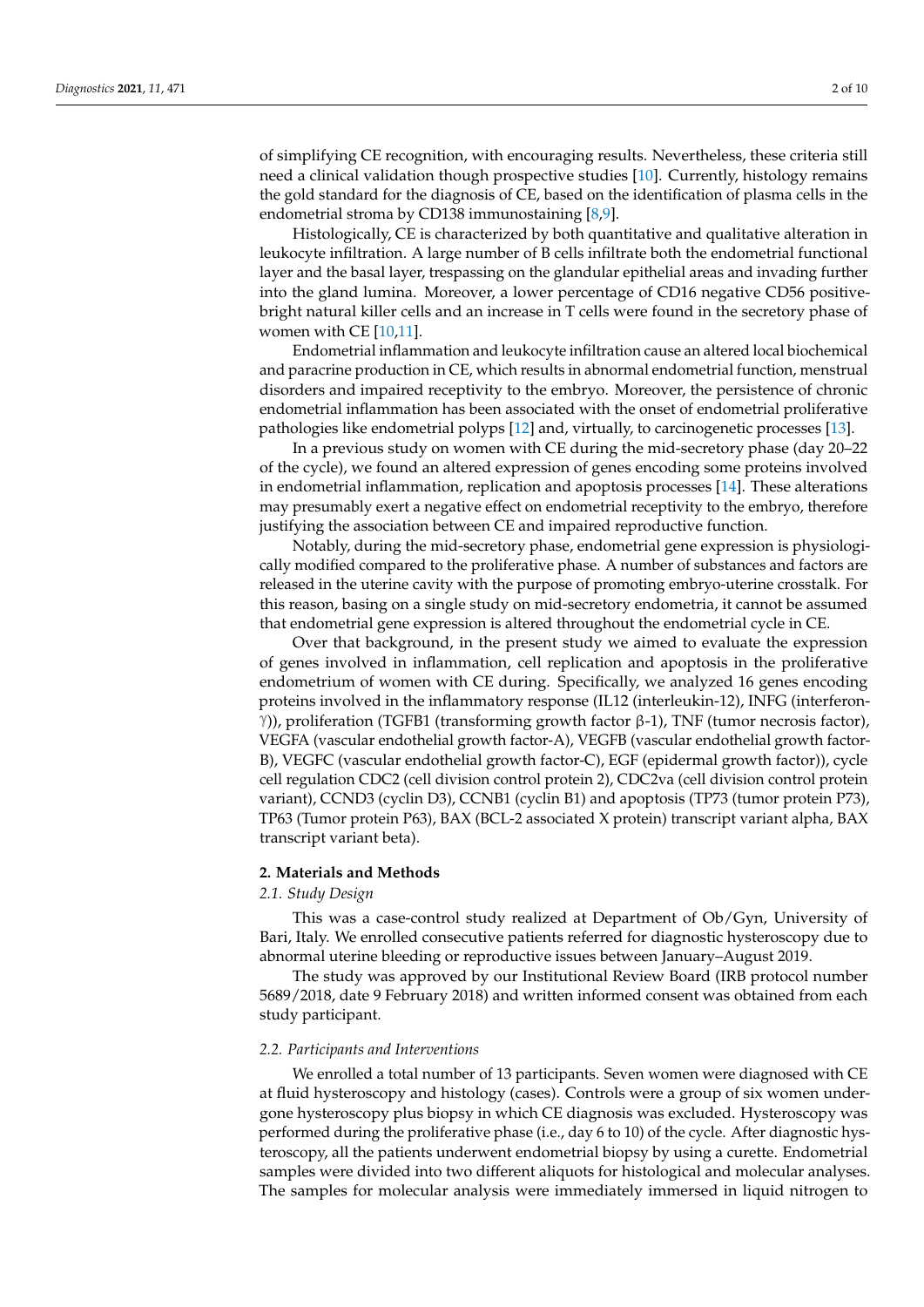avoid RNA degradation. All details about inclusion criteria, hysteroscopic examination, endometrial sampling and histological analysis are reported in Supplementary File.

#### *2.3. Gene Expression Profiling*

Total RNA was isolated using Trizol Reagent (Invitrogen S.R.L, Milan, Italy) according to our published protocol (14). Gene expression level was determined by quantitative polymerase chain reaction (qPCR). The cDNA was obtained using the QuantiTect Reverse Transcription Kit (QIAGEN, Milan, Italy) according to handbook protocol. The cDNA was amplified using the Applied Biosystems Real-Time PCR System 7300 in the presence of SYBR Green I. The optimization of real-time PCR reaction was performed according to the manufacturer's instructions (Applied Biosystems, Foster City, CA, USA).

The PCR conditions were as follows: 2 min at 50  $°C$ , 10 min at 95  $°C$ , followed by 40 cycles of 15 s at 95 °C and 1 min at 60 °C for all the primer pairs used. At the end of each reaction, the cycle threshold (Ct) was manually set up at a level that reflects the best kinetic PCR parameters. Melting curves were acquired and analyzed to control for specificity.

Validated QuantiTect Primer (Qiagen) were used for the following genes: VEGFA; VEGFB; VEGFC; EGF; TNF; TGFB1; IFNG; IL12A; TP73; TP73L; BAX; BAXva; CDC2; CDC2va; CCND3; CCNB1.

The level of gene expression was calculated using the relative quantification approach based on the DDCt method. We used the 28S rRNA as reference gene and a cDNA pool of 5 normal donors as golden standard/calibrator. The efficiencies of the target and reference genes were similar. Gene expression comparisons between CE and control groups were performed by U-Mann Whitney test. The analysis of data was performed by SPSS version 23 (Chicago, IL, USA).

### **3. Results**

The baseline characteristics of patients were similar between groups (Table [1\)](#page-2-0). Endometrial gene expression profile showed significant differences in women with CE compared to controls (Table [2\)](#page-3-0) (Figure [1a](#page-4-0)–d).

<span id="page-2-0"></span>**Table 1.** Main clinical characteristics of patients. Data are a range and median or number of cases (*n*). BMI: body mass index; AUB: abnormal uterine bleeding.

| <b>Variables</b>                         | $CE Group (n = 7)$ | Control Group $(n = 6)$ |           |
|------------------------------------------|--------------------|-------------------------|-----------|
| Age (years)                              | 24-39, 30.5        | $27 - 35, 30$           | <b>NS</b> |
| BMI $(kg/cm2)$                           | $24 - 35, 29.5$    | $23 - 33, 29.5$         | NS.       |
| Parity $(n)$                             | $1-2, 1$           |                         | NS.       |
| AUB(n)                                   | 3                  |                         | <b>NS</b> |
| Smoking $(n)$                            | 0                  |                         | <b>NS</b> |
| Previous intrauterine<br>instrumentation | 0                  | 0                       | <b>NS</b> |

Among the genes related to inflammatory response (Figure [1,](#page-4-0) panel a), INFG showed higher levels in CE compared to controls ( $p < 0.05$ ). Moreover, all genes related to proliferation showed higher levels in CE compared to controls. (*p* < 0.05; Figure [1,](#page-4-0) panel b). Similarly, all the genes related to cell cycle regulation (Figure [1,](#page-4-0) panel c) were significantly higher in CE women compared to controls ( $p < 0.05$ ). Regarding apoptosis function (Figure [1,](#page-4-0) panel d), all the genes but not BAX showed higher expression in CE women compared to controls  $(p < 0.05)$ .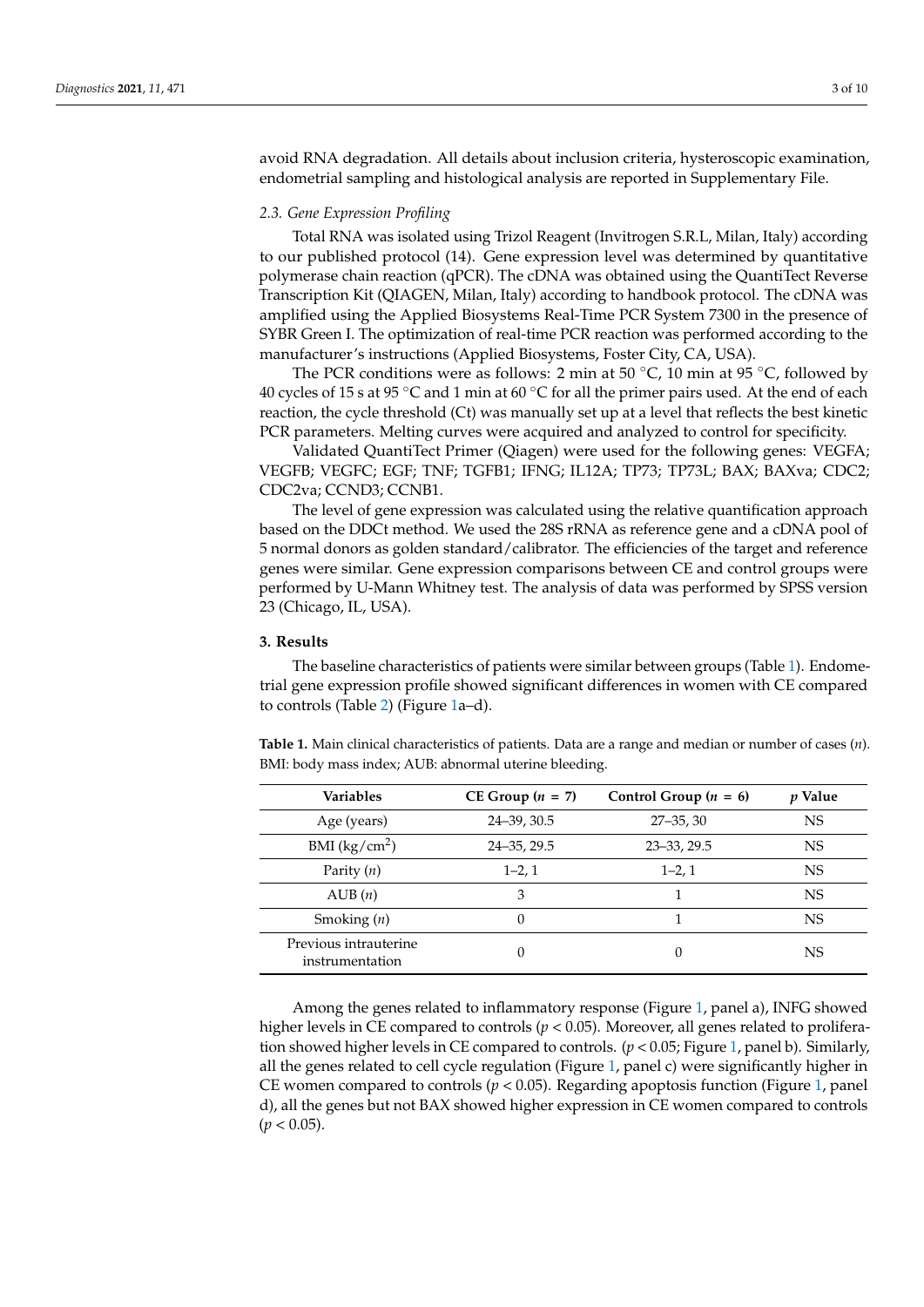<span id="page-3-0"></span>

|                   | <b>Endometrial Expression</b>                     |                 |       |        |        |          |       |                                                   |           |  |  |
|-------------------|---------------------------------------------------|-----------------|-------|--------|--------|----------|-------|---------------------------------------------------|-----------|--|--|
|                   | <b>Full Name</b>                                  | <b>CE Women</b> |       |        |        | Controls |       | <b>Median Ratio (CE</b><br><b>Women/Controls)</b> | $p$ Value |  |  |
|                   |                                                   | Median          | Min   | Max    | Median | Min      | Max   |                                                   |           |  |  |
| IL12A             | <b>INTERLEUKIN 12A</b>                            | 36.45           | 9.79  | 308.44 | 10.17  | 2.53     | 27.24 | 3.6                                               | 0.151     |  |  |
| <b>IFNG</b>       | <b>INTERFERON GAMMA</b>                           | 211.32          | 53,91 | 561,42 | 11,27  | 8.56     | 18.52 | 18.75                                             | $0.001*$  |  |  |
| TGFB1             | <b>TRANSFORMING GROWTH FATOR B</b>                | 18.89           | 9.97  | 57.48  | 2.27   | 0.16     | 6.55  | 8.2                                               | $0.001*$  |  |  |
| TNF               | TUMOR NECROSIS FACTOR (TNF SUPERFAMILY, MEMBER 2) | 49.4            | 5.9   | 146.05 | 5.67   | 3.76     | 10.27 | 8.7                                               | $0.015*$  |  |  |
| <b>VEGFA</b>      | VASCULAR ENDOTHELIAL GROWTH FACTOR A              | 5.53            | 1.46  | 15.54  | 1.05   | 0.72     | 3.83  | 5.2                                               | $0.008*$  |  |  |
| <b>VEGFB</b>      | VASCULAR ENDOTHELIAL GROWTH FACTOR B              | 25.71           | 7.14  | 60.44  | 1.98   | 0.2      | 5.1   | 13.5                                              | $0.001*$  |  |  |
| VEGF C            | VASCULAR ENDOTHELIAL GROWTH FACTOR C              | 21.13           | 5.8   | 40.92  | 2.71   | 0.85     | 6.79  | 7.8                                               | $0.005*$  |  |  |
| EGF               | EPIDERMAL GROWTH FACTOR                           | 28.65           | 22.2  | 62.43  | 12.67  | 5.84     | 19.14 | 2.4                                               | $0.017*$  |  |  |
| CDC <sub>2</sub>  | CELL DIVISION CONTROL 2                           | 30.94           | 12.32 | 82.55  | 7.49   | 0.09     | 24.77 | 4.1                                               | $0.005*$  |  |  |
| CDC2 va           | CELL DIVISION CONTROL 2 VARIANT                   | 56.86           | 21.82 | 162.69 | 7.79   | 0.18     | 48.12 | 7.3                                               | $0.008*$  |  |  |
| CCND <sub>3</sub> | CYCLIN D3                                         | 7.77            | 1.01  | 10     | 0.88   | 0.15     | 4.65  | 8.7                                               | $0.014*$  |  |  |
| <b>CCNB1</b>      | <b>CYCLIN B1</b>                                  | 40.24           | 7.91  | 120.24 | 3.78   | 0.06     | 12.6  | 10.6                                              | $0.005*$  |  |  |
| TP73              | <b>TUMOR PROTEIN P73</b>                          | 22.55           | 11.96 | 132.95 | 8.53   | 0.94     | 17.35 | 2.64                                              | $0.005*$  |  |  |
| TP73L             | TUMOR PROTEIN P73                                 | 9.39            | 1.87  | 14.88  | 1.4    | 0.29     | 2.34  | 6.71                                              | $0.004*$  |  |  |
| BAX               | <b>BCL2-ASSOCIATED X PROTEIN</b>                  | 21.73           | 0.22  | 65.51  | 4.87   | 0.28     | 12.69 | 4.46                                              | 0.051     |  |  |
| BAX va            | BCL2-ASSOCIATED X PROTEIN VARIANT                 | 12.91           | 4.83  | 37.83  | 2.26   | 0.32     | 5.46  | 5.71                                              | $0.002*$  |  |  |

**Table 2.** Endometrial gene expression profile in chronic endometritis (CE) women and in controls. U-Mann Whitney test results. \* Statistically significant.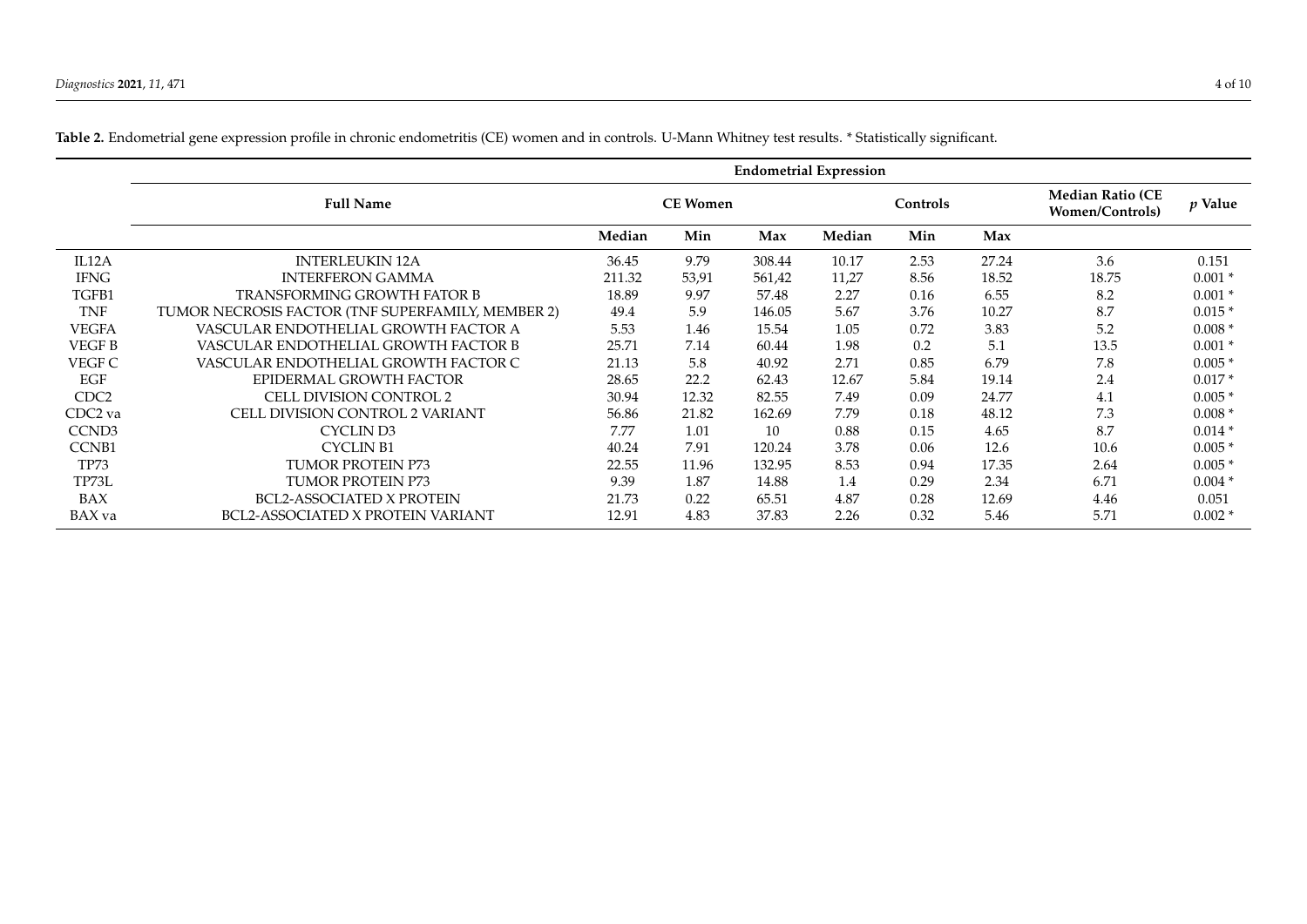<span id="page-4-0"></span>

Figure 1. Distribution of relative quantification by real-time qPCR of selected genes expression in patients (blue box) respect to control females (green box). The genes were grouped according to their function: inflammatory response (panel a), proliferation (panel b), cell cycle regulation (panel c) and apoptosis (panel d). Significant statistical results are marked (\* *p* < 0.05). (\* *p* < 0.05).

# **4. Discussion 4. Discussion**

Our study first demonstrates that the proliferative endometrium of patients with CE displays an altered expression of genes involved in the inflammatory response, cell proliferation and apoptosis. These data are complementary to those of our previous study on gene expression analysis during the mid-luteal phase in women with CE [\[14\]](#page-8-6). As the sum of our experiences, we can assume that the endometrium of women with CE suffers from a sustained alteration of anti- to pro-apoptotic factors ratio that is independent from the stage of the menstrual cycle. This assumption may partly explain different issues associated with CE, including reproductive impairment, abnormal uterine bleeding and the development of proliferative lesions such as micro- and macro-polyps [\[12](#page-8-4)[,15](#page-8-7)[,16\]](#page-8-8).

In this study, we found that the expression profile of VEGFA, VEGFB, VEGFC, EGF, In this study, we found that the expression profile of VEGFA, VEGFB, VEGFC, EGF, TNF, TGFB1, IFNG, TP73, TP63, BAXva, CDC2, CDC2va, CCND3, CCNB1 in the enmetrium of women with CE was significantly different from controls (Figure [1a](#page-4-0)–d). The dometrium of women with CE was significantly different from controls (Figure 1a–d). The ratio between the median value in CE and control groups is displayed in Figure 2. ratio between the median value in CE and control groups is displayed in Figure [2.](#page-5-0)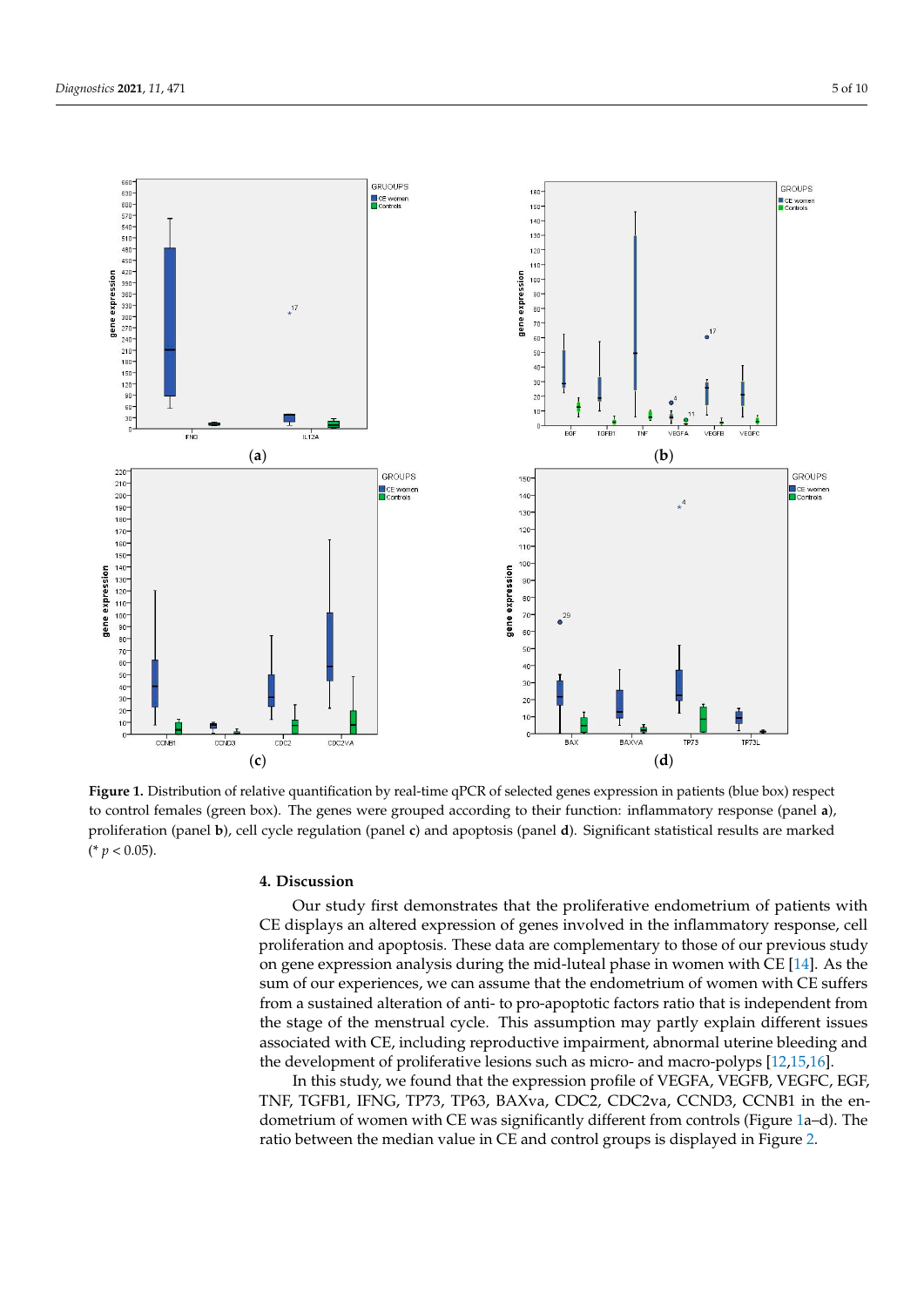<span id="page-5-0"></span>

**Figure 2.** The ratio between the median value in CE and control groups is displayed. **Figure 2.** The ratio between the median value in CE and control groups is displayed.

VEGF (vascular endothelial growth factor) is a sub‐family of growth factors playing VEGF (vascular endothelial growth factor) is a sub-family of growth factors playing an important role in neo-vascularization by activating tyrosine kinase receptors [\[17\]](#page-8-9). VEGFA is a key regulator of angiogenesis, promoting endothelial cell migration and proliferation [\[18\]](#page-8-10). Moreover, through endothelial nitric oxide synthase regulation, it can increase vascular permeability and vasodilatation [\[19\]](#page-8-11), whereas increased Akt signaling gives VEGFA a role in cell-survival control [\[20\]](#page-8-12). VEGFB is expressed in many types of cells and its major role lies in safeguarding tissues and cells from oxidative stress-i[ndu](#page-8-13)ced damage [21]. On the other hand, over-expression of VEGFC results in selective induction of lymphatic [pro](#page-8-9)liferation [17].

In the human endometrium, VEGF expression is cycle‐dependent and modulated by In the human endometrium, VEGF expression is cycle-dependent and modulated by ovarian steroids [\[22\]](#page-8-14). In women diagnosed with CE, we found a significant increase in RNAs expression of all the VEGF isoforms investigated. Interestingly, VEGF B was more expressed than isoforms A and C (with a median ratio of 13.5 compared to 5.2 and 7.8, respectively). We can speculate that the up-regulation of VEGF A and C may induce lymphoangiogenesis and endometrial proliferation; the sharp increase in VEGF B may neo-lymphoangiogenesis and endometrial proliferation; the sharp increase in VEGF B may represent a tentative in safeguarding cells by oxidative stress caused by inflammation. represent a tentative in safeguarding cells by oxidative stress caused by inflammation.

Moreover, EGF (epidermal growth factors) showed higher expression in women with Moreover, EGF (epidermal growth factors) showed higher expression in women with CE compared to controls (with a median ratio of 2.4). EGF is the prototype of a family of CE compared to controls (with a median ratio of 2.4). EGF is the prototype of a family of ligands produced as transmembrane precursors shed from the cell surface by proteolytic ligands produced as transmembrane precursors shed from the cell surface by proteolytic processing by metalloproteases. The mature soluble factors are involved in autocrine paracrine regulations via binding and activation of specific tyrosine kinase receptors and paracrine regulations via binding and activation of specific tyrosine kinase receptors  $(EGFR/ErbB1, ErbB2-4)$  [\[23–](#page-8-15)[25\]](#page-8-16). EGF binding to EGFR results in cellular proliferation, differentiation and survival. Consistently cell cycle regulatory factor Cyclin D1 was also upregulated upon EGF and HGF addition [\[26\]](#page-8-17).

Furthermore, TNFα (tumor necrosis factor) showed a marked increase in women Furthermore, TNFα (tumor necrosis factor) showed a marked increase in women with CE compared to controls, with a median ratio of 8.7. TNF $\alpha$  is a cell signaling protein (cytokine) involved in systemic inflammation and is one of the leading cytokines of the (cytokine) involved in systemic inflammation and is one of the leading cytokines of the acute phase reaction. It is produced mainly by activated macrophages, although it can be acute phase reaction. It is produced mainly by activated macrophages, although it can be produced by other cell types. TNF $\alpha$  is a multifunctional cytokine involved in cell survival, proliferation, differentiation and death. Dysregulation of TNF production has been impli-<br>
production has been implicated in a variety of human diseases including cancer and inflammatory bowel disease cated in a variety of human diseases including cancer and inflammatory bowel disease [\[27\]](#page-8-18). [27]. In our experience, TNFα was up‐regulated in CE. This finding was in agreement with In our experience, TNFα was up-regulated in CE. This finding was in agreement with a previous study in which we found elevated levels of TNF in menstrual effluent of women<br>in a change in the previous study in which we found elevated levels of TNF in menstrual effluent of women with CE [\[28\]](#page-8-19). Exposure to TNF $\alpha$  rises estrogen biosynthesis in endometrial glandular cells,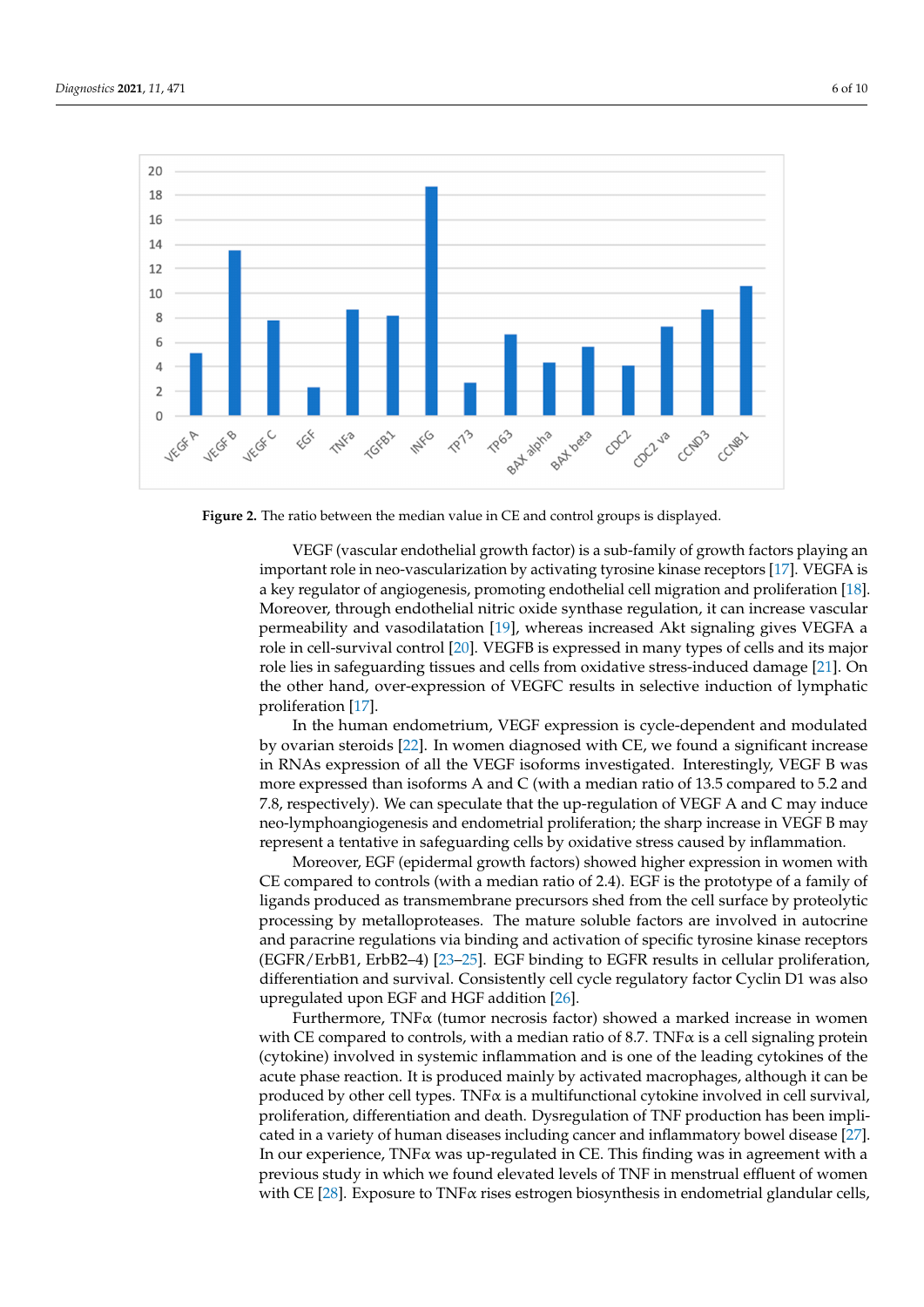which may be associated with occurrence of endometrial micropolyposis, namely a typical hysteroscopic sign of CE [\[29\]](#page-8-20).

TGF-β1 (transforming growth factor-beta 1) expression was raised by 8.2 fold in women with CE. TGF-β1 is a secreted protein involved in many cellular functions, including the control of cell growth, cell proliferation, cell differentiation, and apoptosis. TGF- $\beta$ 1 is expressed in human endometrium and regulates epithelial cell proliferation and apoptosis, besides exerting an autocrine pro-apoptotic effect on human endometrial stroma, via the FasL/Fas system [\[30–](#page-8-21)[32\]](#page-9-0). Notably, in a recent paper, Wang and co-workers found that in women with CE complaining of recurrent implantation failure (RIF) the TGF-β1 were significantly lower than controls [\[33\]](#page-9-1). We can only speculate that different populations (RIF patients vs. mostly abnormal uterine bleeding (AUB) patients) could play a role in explaining contrasting results. However, TGF-b and IL-6 stimulated naive T cells to induce a Th17 response with stimulation of inflammatory and immunitary response. So, high levels of TGF-β1 may indicate a derangement in the delicate balance between pro- and anti-inflammatory activity played by TGF-β1 at the endometrium level. IFN-γ (interferon gamma) is pleiotropic cytokine with antibacterial, antiproliferative and immunomodulatory effects on numerous target cells. IFN-γ is mainly produced by activating T lymphocytes and by NK cells. IFN-γ synergizes with LPS-induced production of IL-1, IL-6, and TNFA in macrophages. It was 18, 75 fold higher in CE compared to controls, potentially suggesting a local alteration in the immune response. IFN- $\gamma$  is produced predominantly by natural killer (NK) and natural killer T (NKT) cells as part of the innate immune response, and by CD4 Th1 and CD8 cytotoxic T lymphocyte (CTL) effector T cells once antigen-specific immunity develops [\[34\]](#page-9-2).

IL12 in women with CE were 3.6 higher compared to controls but the difference was not significant. IL-12 is a heterodimeric cytokine produced by phagocytic cells and professional antigen-presenting cells. IL 12 production is induced by bacteria, intracellular pathogens, fungi and viruses. It acts on T and natural killer cells, and has a broad array of biological activities. This cytokine is required for the T-cell-dependent induction of interferon-gamma (INF- $\gamma$ ) and is important for the differentiation of both Th1 and Th2 cells. It as antitumor effect in the initial phase of CE but then it also appears to support neoplastic transformation.

As regard as TP73 (tumor protein 73) and TP63 (tumor protein 63), they raised by 2.7 and 6.7 times in CE, respectively. TP73 encodes a member of the p53 family transcription factors involved in cellular responses to stress and development promoting apoptosis in response to DNA damage [\[35](#page-9-3)[,36\]](#page-9-4). Analyses of many tumors typically found in humans (including breast, endometrial and ovarian cancer) show an over-expression of p73 [\[37\]](#page-9-5).

The BAX gene is a member of the Bcl2 family that has a pro-apoptotic function to regulate the programmed cell death process [\[34\]](#page-9-2). A number of BAX isoforms have been previously identified: alpha, beta, gamma, delta and omega. We found that in women with CE median BAX alpha gene expression was 4.4 fold change higher than controls (not statistically significant) while BAX variant beta gene median levels were 5.6 fold change higher than controls. The slight BAX alpha variant gene activation with pro-apoptotic effect may explain the prevalence of proliferative and anti-apoptotic effects in case of CE with abnormal proliferative effect on the endometrium, resulting in the formation of polyps [\[14\]](#page-8-6).

Finally, we analyzed the expression of cyclins, which act as regulators of CDK kinases. Down-regulation of cyclins has been linked to a number of malignant neoplasms including endometrial hyperplasia and endometrial cancer [\[38](#page-9-6)[–41\]](#page-9-7). Compared to controls, the median CDC2, DCDC2va, CCND3 and CCNB1 gene expression in CE increased significantly (by 4.1 fold, 7.3 fold, 8.7 fold and 10.6 fold). CDC2 gene produces a protein Cyclin-dependent kinase 1 (CDK1) that functions as a serine/threonine kinase that is a key player in cell cycle regulation [\[40](#page-9-8)[,41\]](#page-9-7). With its cyclin partners, CDK1 forms complexes that phosphorylate a variety of target substrates leading to cell cycle progression [\[37\]](#page-9-5). CCND3 (cyclin D3) activates the respective protein kinase CDK4 promoting G1/S phase transition. CCNB1 (cyclin B1) acts as an activator to cyclin-dependent kinase 1(CDK1) essential for G2/M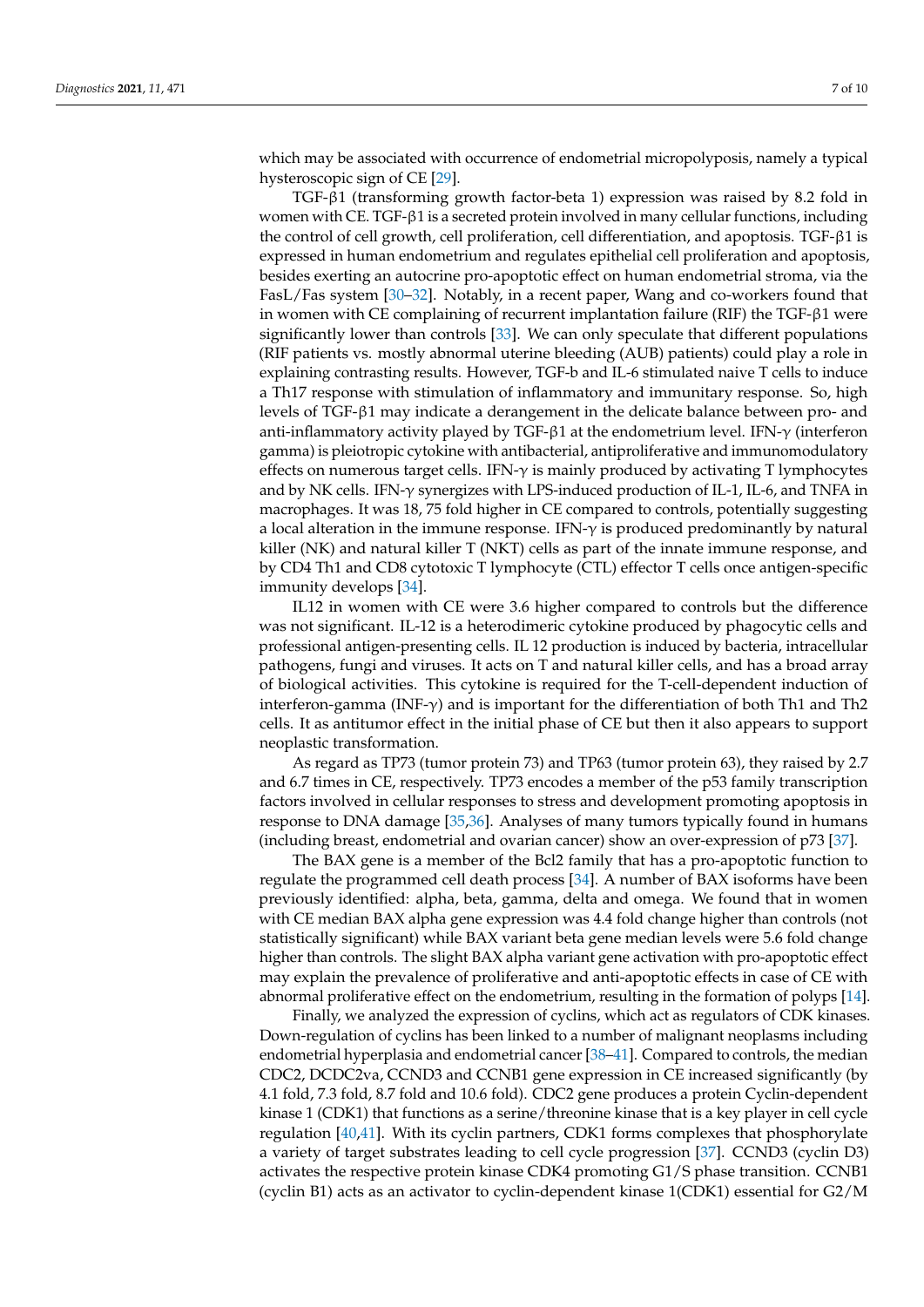phase transition. Notably, cyclins and CDKs are a critical factor in proliferation and differentiation of endometrial cells. [\[38](#page-9-6)[,41\]](#page-9-7). Progesterone may inhibit cell proliferation, mediate G2/M cell cycle arrest and induce apoptosis in hECs via down-regulating Cyclin B1. During (endometrioid) endometrial carcinogenesis, there is increasing proliferation paralleled by the progressive derailment of cyclin B1, cyclin D1, cyclin E, p16, p21, p27, p53 and cdk2, indicating the importance of these cell cycle regulators in endometrial carcinogenesis [\[42\]](#page-9-9).

#### *Study Strengths and Limitations*

Originality and rigorous methodology are points of strength of our study. We demonstrated for the first time that morphological and histological alteration in CE correspond to altered endometrial paracrine environment. The small sample of patients included in the analysis certainly represent the main study limitation. Nevertheless, the huge differences between comparators in terms of gene expression may allow drawing reasonable conclusions from the data.

# **5. Conclusions**

The proliferative endometrium of women affected by CE showed altered expression of different genes codifying pro-inflammatory cytokines and factors involved in growth and apoptosis processes. Specifically, we found an over-expression of cytokines, growth factors and cyclins favoring endometrial proliferation against apoptosis.

Our findings may support the etiopatogenetic role of CE in the development of different endometrial disorders including impaired receptivity to the embryo, abnormal bleeding and proliferative diseases such as polyps and hyperplastic lesions.

**Supplementary Materials:** The following are available online at [https://www.mdpi.com/2075-441](https://www.mdpi.com/2075-4418/11/3/471/s1) [8/11/3/471/s1,](https://www.mdpi.com/2075-4418/11/3/471/s1) Supplementary file: all details about inclusion criteria, hysteroscopic examination, endometrial sampling and histological analysis are reported in Supplementary File.

**Author Contributions:** Conceptualization, E.C. and V.L.; Project aministration, A.V. and S.B.; Supervision D.D.Z.; investigation and resources, M.F., C.N., G.T., R.C., C.F.M., D.L.; writing—original draft, L.V.; writing—revised draft, E.C. and A.V. All authors have read and agreed to the published version of the manuscript.

**Funding:** This research received no external funding.

**Institutional Review Board Statement:** The study was conducted according to the guidelines of the Declaration of Helsinki, and approved by the Institutional Review Board of University of Bari (IRB protocol number 5689/2018, 9 February 2018).

**Informed Consent Statement:** Informed consent was obtained from all subjects involved in the study.

**Conflicts of Interest:** The authors declare no conflict of interest.

#### **References**

- <span id="page-7-0"></span>1. Greenwood, S.M.; Moran, J.J. Chronic endometritis: Morphologic and clinical observations. *Obstet. Gynecol.* **1981**, *58*, 176–184.
- <span id="page-7-1"></span>2. Cicinelli, E.; De Ziegler, D.; Nicoletti, R.; Colafiglio, G.; Saliani, N.; Resta, L.; Rizzi, D.; De Vito, D. Chronic endometritis: Correlation among hysteroscopic, histologic, and bacteriologic findings in a prospective trial with 2190 consecutive office hysteroscopies. *Fertil. Steril.* **2008**, *89*, 677–684. [\[CrossRef\]](http://doi.org/10.1016/j.fertnstert.2007.03.074)
- <span id="page-7-2"></span>3. Vitagliano, A.; Saccardi, C.; Noventa, M.; Di Spiezio Sardo, A.; Saccone, G.; Cicinelli, E.; Pizzi, S.; Andrisani, A.; Litta, P.S. Effects of chronic endometritis therapy on in vitro fertilization outcome in women with repeated implantation failure: A systematic review and meta-analysis. *Fertil. Steril.* **2018**, *110*, 103–112. [\[CrossRef\]](http://doi.org/10.1016/j.fertnstert.2018.03.017)
- 4. De Ziegler, D.; Pirtea, P.; Galliano, D.; Cicinelli, E.; Meldrum, D. Optimal uterine anatomy and physiology necessary for normal implantation and placentation. *Fertil. Steril.* **2016**, *105*, 844–854. [\[CrossRef\]](http://doi.org/10.1016/j.fertnstert.2016.02.023)
- 5. Cicinelli, E.; Matteo, M.; Tinelli, R.; Lepera, A.; Alfonso, R.; Indraccolo, U.; Marrocchella, S.; Greco, P.; Resta, L. Prevalence of chronic endometritis in repeated unexplained implantation failure and the IVF success rate after antibiotic therapy. *Hum. Reprod.* **2015**, *30*, 323–330. [\[CrossRef\]](http://doi.org/10.1093/humrep/deu292) [\[PubMed\]](http://www.ncbi.nlm.nih.gov/pubmed/25385744)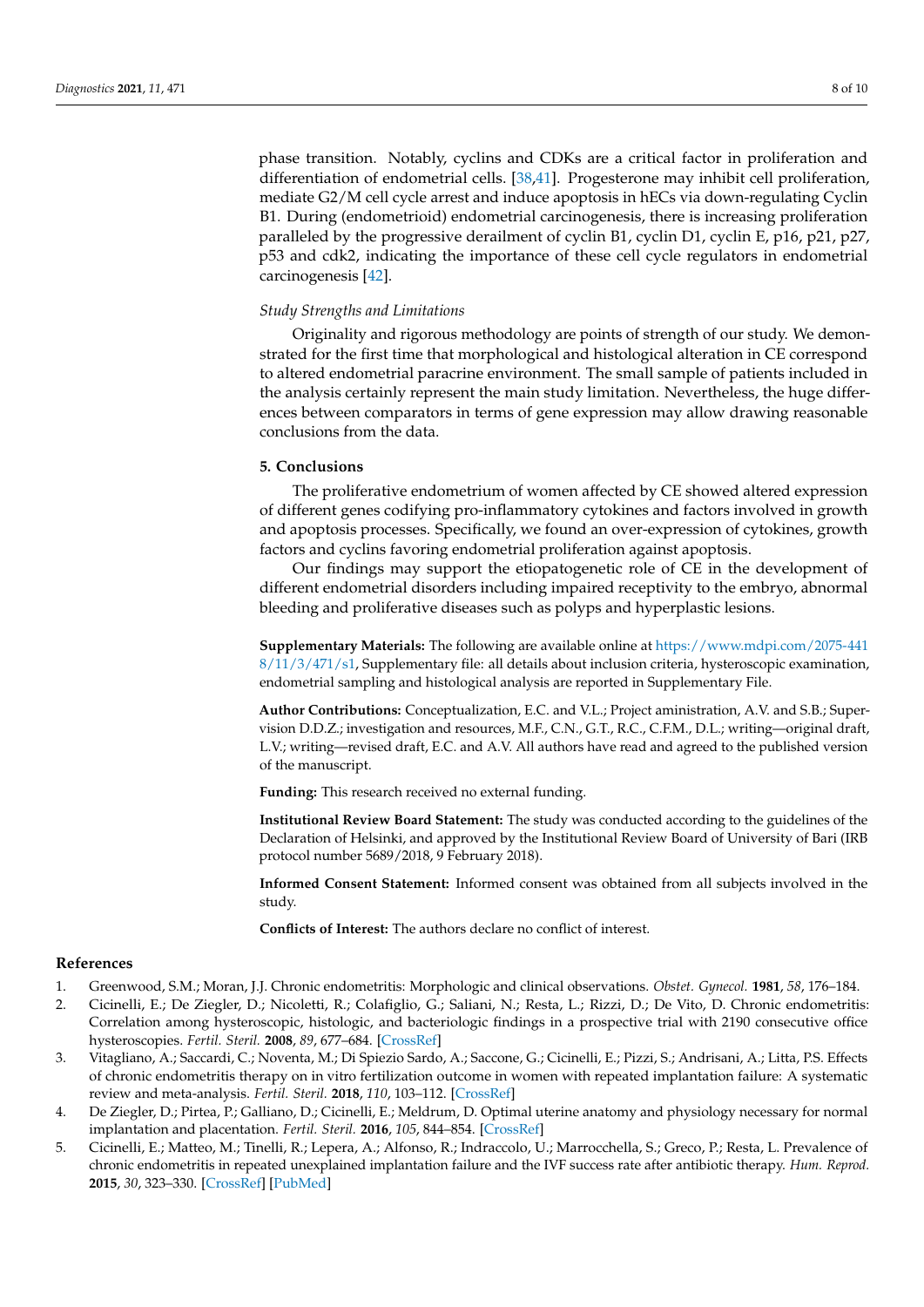- 6. Johnston-MacAnanny, E.B.; Hartnett, J.; Engmann, L.L.; Nulsen, J.C.; Sanders, M.M.; Benadiva, C.A. Chronic endometritis is a frequent finding in women with recurrent implantation failure after in vitro fertilization. *Fertil. Steril.* **2010**, *93*, 437–441. [\[CrossRef\]](http://doi.org/10.1016/j.fertnstert.2008.12.131) [\[PubMed\]](http://www.ncbi.nlm.nih.gov/pubmed/19217098)
- 7. Zhang, Y.; Xu, H.; Liu, Y.; Zheng, S.; Zhao, W.; Wu, D.; Lei, L.; Chen, G. Confirmation of chronic endometritis in repeated implantation failure and success outcome in IVF-ET after intrauterine delivery of the combined administration of antibiotic and dexamethasone. *Am. J. Reprod. Immunol.* **2019**, *82*. [\[CrossRef\]](http://doi.org/10.1111/aji.13177) [\[PubMed\]](http://www.ncbi.nlm.nih.gov/pubmed/31373128)
- <span id="page-8-2"></span>8. McQueen, D.B.; Perfetto, C.O.; Hazard, F.K.; Lathi, R.B. Pregnancy outcomes in women with chronic endometritis and recurrent pregnancy loss. *Fertil. Steril.* **2015**, *104*, 927–931. [\[CrossRef\]](http://doi.org/10.1016/j.fertnstert.2015.06.044)
- <span id="page-8-0"></span>9. Kitaya, K.; Takeuchi, T.; Mizuta, S.; Matsubayashi, H.; Ishikawa, T. Endometritis: New time, new concepts. *Fertil. Steril.* **2018**, *110*, 344–350. [\[CrossRef\]](http://doi.org/10.1016/j.fertnstert.2018.04.012)
- <span id="page-8-1"></span>10. Cicinelli, E.; Vitagliano, A.; Kumar, A.; Lasmar, R.B.; Bettocchi, S.; Haimovich, S.; International Working Group for Standardization of Chronic Endometritis Diagnosis. Unified diagnostic criteria for chronic endometritis at fluid hysteroscopy: Proposal and reliability evaluation through an international randomized-controlled observer study. *Fertil. Steril.* **2019**, *112*, 162–173. [\[CrossRef\]](http://doi.org/10.1016/j.fertnstert.2019.03.004) [\[PubMed\]](http://www.ncbi.nlm.nih.gov/pubmed/31104760)
- <span id="page-8-3"></span>11. Kitaya, K.; Yasuo, T. Immunohistochemistrical and clinicopathological characterization of chronic endometritis. *Am. J. Reprod. Immunol.* **2011**, *66*, 410–415. [\[CrossRef\]](http://doi.org/10.1111/j.1600-0897.2011.01051.x) [\[PubMed\]](http://www.ncbi.nlm.nih.gov/pubmed/21749546)
- <span id="page-8-4"></span>12. Cicinelli, E.; Bettocchi, S.; De Ziegler, D.; Loizzi, V.; Cormio, G.; Marinaccio, M.; Trojano, G.; Crupano, F.M.; Francescato, R.; Vitagliano, A.; et al. Chronic Endometritis, a Common Disease Hidden Behind Endometrial Polyps in Premenopausal Women: First Evidence from a Case-Control Study. *J. Minim. Invasive Gynecol.* **2019**, *26*, 1346–1350. [\[CrossRef\]](http://doi.org/10.1016/j.jmig.2019.01.012)
- <span id="page-8-5"></span>13. Crusz, S.M.; Balkwill, F.R. Inflammation and cancer: Advances and new agents. *Nat. Rev. Clin. Oncol.* **2015**, *12*, 584–596. [\[CrossRef\]](http://doi.org/10.1038/nrclinonc.2015.105)
- <span id="page-8-6"></span>14. Di Pietro, C.; Cicinelli, E.; Guglielmino, M.R.; Ragusa, M.; Farina, M.; Palumbo, M.A.; Cianci, A. Altered transcriptional regulation of cytokines, growth factors, and apoptotic proteins in the endometrium of infertile women with chronic endometritis. *Am. J. Reprod. Immunol.* **2013**, *69*, 509–517. [\[CrossRef\]](http://doi.org/10.1111/aji.12076)
- <span id="page-8-7"></span>15. Cicinelli, E.; Tinelli, R.; Lepera, A.; Pinto, V.; Fucci, M.; Resta, L. Correspondence between hysteroscopic and histologic findings in women with chronic endometritis. *Acta Obstet. Gynecol. Scand.* **2010**, *89*, 1061–1065. [\[CrossRef\]](http://doi.org/10.3109/00016349.2010.498496)
- <span id="page-8-8"></span>16. Kitaya, K.; Tada, Y.; Taguchi, S.; Funabiki, M.; Hayashi, T.; Nakamura, Y. Local mononuclear cell infiltrates in infertile patients with endometrial macropolyps versus micropolyps. *Hum. Reprod.* **2012**, *27*, 3474–3480. [\[CrossRef\]](http://doi.org/10.1093/humrep/des323)
- <span id="page-8-9"></span>17. Lal, N.; Puri, K.; Rodrigues, B. Vascular Endothelial Growth Factor B and Its Signaling. *Front. Cardiovasc. Med.* **2018**, *5*, 39. [\[CrossRef\]](http://doi.org/10.3389/fcvm.2018.00039) [\[PubMed\]](http://www.ncbi.nlm.nih.gov/pubmed/29732375)
- <span id="page-8-10"></span>18. Shibuya, M. Vascular Endothelial Growth Factor (VEGF) and Its Receptor (VEGFR) Signaling in Angiogenesis: A Crucial Target for Anti- and Pro-Angiogenic Therapies. *Genes Cancer* **2011**, *2*, 1097–1105. [\[CrossRef\]](http://doi.org/10.1177/1947601911423031)
- <span id="page-8-11"></span>19. Fukumura, D.; Gohongi, T.; Kadambi, A.; Izumi, Y.; Ang, J.; Yun, C.O.; Buerk, D.G.; Huang, P.L.; Jain, R.K. Predominant role of endothelial nitric oxide synthase in vascular endothelial growth factor-induced angiogenesis and vascular permeability. *Proc. Natl. Acad. Sci. USA.* **2001**, *98*, 2604–2609. [\[CrossRef\]](http://doi.org/10.1073/pnas.041359198) [\[PubMed\]](http://www.ncbi.nlm.nih.gov/pubmed/11226286)
- <span id="page-8-12"></span>20. Gerber, H.P.; McMurtrey, A.; Kowalski, J.; Yan, M.; Keyt, B.A.; Dixit, V.; Ferrara, N. Vascular endothelial growth factor regulates endothelial cell survival through the phosphatidylinositol 3'-kinase/Akt signal transduction pathway. Requirement for Flk-1/KDR activation. *J. Biol. Chem.* **1998**, *273*, 30336–30343. [\[CrossRef\]](http://doi.org/10.1074/jbc.273.46.30336) [\[PubMed\]](http://www.ncbi.nlm.nih.gov/pubmed/9804796)
- <span id="page-8-13"></span>21. Arjunan, P.; Lin, X.; Tang, Z.; Du, Y.; Kumar, A.; Liu, L.; Yin, X.; Huang, L.; Chen, W.; Chen, Q.; et al. VEGF-B is a potent antioxidant. *Proc. Natl. Acad. Sci. USA* **2018**, *115*, 10351–10356. [\[CrossRef\]](http://doi.org/10.1073/pnas.1801379115) [\[PubMed\]](http://www.ncbi.nlm.nih.gov/pubmed/30249667)
- <span id="page-8-14"></span>22. Bausero, P.; Cavaillé, F.; Méduri, G.; Freitas, S.; Perrot-Applanat, M. Paracrine action of vascular endothelial growth factor in the human endometrium: Production and target sites, and hormonal regulation. *Angiogenesis* **1998**, *2*, 167–182. [\[CrossRef\]](http://doi.org/10.1023/A:1009292506879)
- <span id="page-8-15"></span>23. Sanderson, M.P.; Dempsey, P.J.; Dunbar, A.J. Control of ErbB signaling through metalloprotease mediated ectodomain shedding of EGF-like factors. *Growth Factors* **2006**, *24*, 121–136. [\[CrossRef\]](http://doi.org/10.1080/08977190600634373)
- 24. Herbst, R.S. Review of epidermal growth factor receptor biology. *Int. J. Radiat. Oncol. Biol. Phys.* **2004**, *59*, 21–26. [\[CrossRef\]](http://doi.org/10.1016/j.ijrobp.2003.11.041)
- <span id="page-8-16"></span>25. Möller, B.; Rasmussen, C.; Lindblom, B.; Olovsson, M. Expression of the angiogenic growth factors VEGF, FGF-2, EGF and their receptors in normal human endometrium during the menstrual cycle. *Mol. Hum. Reprod.* **2001**, *7*, 65–72.
- <span id="page-8-17"></span>26. Islam, M.R.; Yamagami, K.; Yoshii, Y.; Yamauchi, N. Growth factor induced proliferation, migration, and lumen formation of rat endometrial epithelial cells in vitro. *J. Reprod. Dev.* **2016**, *62*, 271–278. [\[CrossRef\]](http://doi.org/10.1262/jrd.2015-158)
- <span id="page-8-18"></span>27. Locksley, R.M.; Killeen, N.; Lenardo, M.J. The TNF and TNF receptor superfamilies: Integrating mammalian biology. *Cell* **2001**, *104*, 487–501. [\[CrossRef\]](http://doi.org/10.1016/S0092-8674(01)00237-9)
- <span id="page-8-19"></span>28. Tortorella, C.; Piazzolla, G.; Matteo, M.; Pinto, V.; Tinelli, R.; Sabbà, C.; Fanelli, M.; Cicinelli, E. Interleukin-6, interleukin-1β, and tumor necrosis factor α in menstrual effluents as biomarkers of chronic endometritis. *Fertil. Steril.* **2014**, *101*, 242–247. [\[CrossRef\]](http://doi.org/10.1016/j.fertnstert.2013.09.041) [\[PubMed\]](http://www.ncbi.nlm.nih.gov/pubmed/24314919)
- <span id="page-8-20"></span>29. Zhao, Y.; Nichols, J.E.; Valdez, R.; Mendelson, C.R.; Simpson, E.R. Tumor necrosis factor-alpha stimulates aromatase gene expression in human adipose stromal cells through use of an activating protein-1 binding site upstream of promoter 1.4. *Mol. Endocrinol.* **1996**, *10*, 1350–1357. [\[CrossRef\]](http://doi.org/10.1210/mend.10.11.8923461)
- <span id="page-8-21"></span>30. Chen, W. Tregs in immunotherapy: Opportunities and challenges. *Immunotherapy* **2011**, *3*, 911–914. [\[CrossRef\]](http://doi.org/10.2217/imt.11.79)